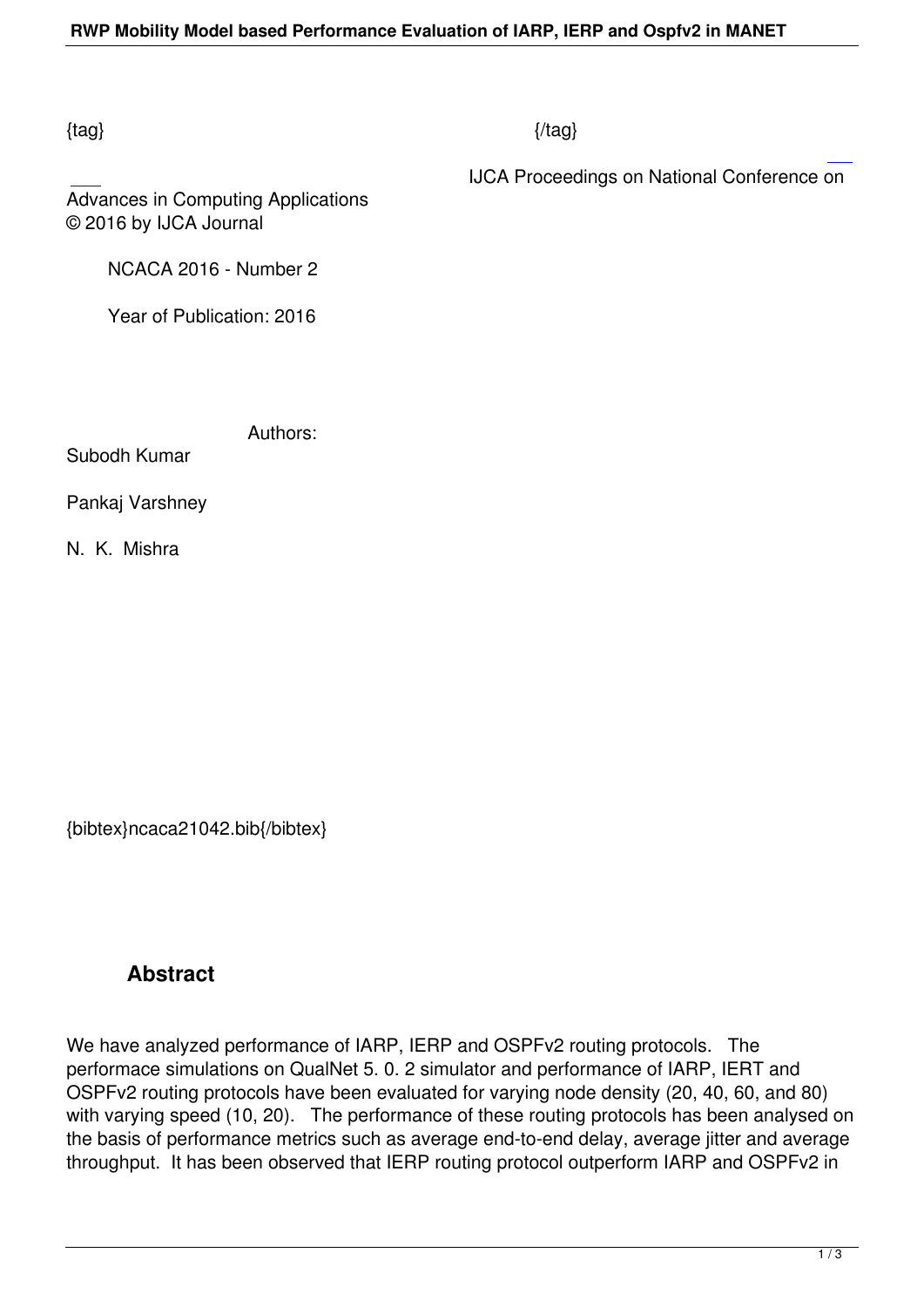case of 20 nodes density in case of throughput. However, the IARP routing protocol clearly outperforma IERP and OSPFv2 routing protocols as the IARP routing protocol has shown the quite satisfactory results for average-end-to-end delay and average jitter in comparison of IERP and OSPFv2 routing protocols. Overall, the performance of all routing protocols simulated in this paper was highly affected with increasing node density and speed.

## **Refer**

## **ences**

 - Jun-Zhao Sun, Mobile Ad-Hoc Networking: An Essential Technology for Pervasive computing, in Proc. International Conference on Info-Tech and Info-Net, vol-3, pp. 316-321, 2001.

Kumar S., Agrawal G. S. and Sharma S. K., " Impact of Mobility Models on MANETs Routing Protocols", INROADS, 3(1), pp. 142-147, 2014.

Kumar S., Agrawal G. S. and Sharma S. K., " Performance Comparison Of Olsr And Star Routing Protocols In Manets Using Random Waypoint Mobility ModeL" International Journal of Development Research, 4(8), pp. 1656-1659, 2014.

Y. Navaneeth Krishnan, Dr Shobha G " Performance Analysis of OSPF and EIGRP Routing Protocols for Greener Internetworking" International Conference on Green High Performance Computing ,2013.

Jagdeep Singh, Dr. Rajiv Mahajan & quot; Simulation Based Comparative Study of RIP, OSPF and EIGRP& guot; International Journal of Advanced.

Kumar, S., Agrawal, G. S. and Sharma S. K., " Impact of Mobility Models on MANETs Routing Protocols", Inroads, 3, pp. 142-147, 2014.

Imrich Chlamtac, Marco Conti, Jennifer J-N Liu, " Mobile Ad Hoc Networking-Imperatives and Challenges", Elsevier, 2003, 13-64.

Priyanka Goyal, Vinti Parmar, Rahul Rishi, "MANET: Vulnerabilities, Challenges, Attacks, Applications", International Journal of Computational Engineering & Management, Vol. 11, January 2011, 32-37.

Jiazi YI, & quot; A Survey on the Applications of MANET & quot;, Polytech & apos; Nantes, February 2008.

- A Rahim, I Ahmed, Z S Khan, M Sher, M Shoaib, A Javed, R Mahmood, & quot: A Comparative Study of Mobile and Vehicular Ad Hoc Networks", International Journal of Recent Trends in Engineering, Vol. 02, No. 04,November 2009. 195-197.

G. Vijaya Kumar, Y Vasudev Reddyr, Dr. M. Nagendra, & quot; Current Research Work on Routing Protocols for MANET: A Literature Survey", International Journal on Computer Science and Engineering, Vol. 02, No. 03, 2010, 706-713.

Jun-Zhao Sun, & quot: Mobile Ad Hoc Networking: An Essential Technology for Pervasive Computing", InfoTech and Info-net, 2001. Proceedings. ICII 2001- Beijing. 2001 International conference, 2001, Vol. No. 03, 316-321.

The QualNet simulator www. scalable-networks. com.

 - H. Julian, B. Sameer, T. Mineo, B. Rajive, A. J. Michael, Performance of Mobile Ad-oc Networking Routing Protocols in Realistic Scenarios, Military Communications Conference, 2003. MILCOM 03. 2003 IEEE (Volume: 2 ), ISBN, 0-7803-8140-8, Pp. 1268-1273 Vol. 2, OCT 2003.